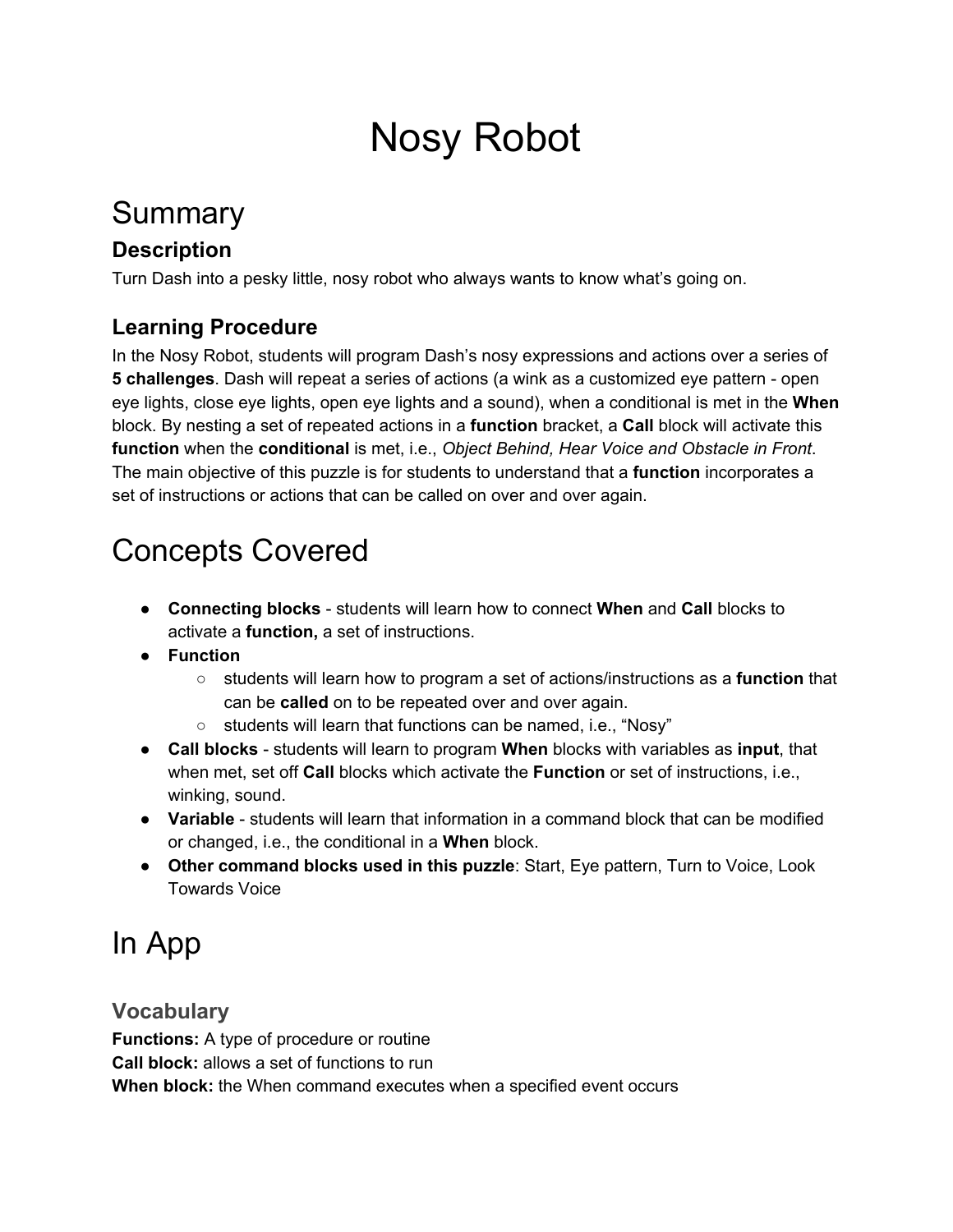#### **Variables:** a value that can change

### **Reference Questions?**

- **1.** What types of of everyday activities are composed of a simple set of actions that are repeated over and over again? Examples: pedaling a bike, swimming, jumping rope, etc.
- 2. What is the name of the functions in this program? Why is it important to name a function?
- 3. What happens to the Call blocks when you name a function?
- 4. In this program, what conditions activated the function?
- 5. How are the When conditions for Object Behind and Hear Voice programmed differently than Obstacle in Front? Why do you think this is so? (Suggested Response: There is no movement from the Drive bank following the When condition of Obstacle in Front.)

## Activity Extensions

#### **1. Annoying Robot**

In this activity, the objective is to program the *most annoying robot*! Dash is a pesky little robot who always wants to know what's going on. Students will collaborate in small groups to program a series of instructions as a **Function** Dash will repeat when called on. Students must program random variables in the **When** block to **Call** the **Function**. Tell students that their function must include 3 actions from the Drive bank and one Sound from the Sound bank (words or sound). Call groups up one at a time to have Dash perform their group's annoying function for the class. Have classmates vote on the most annoying function. Example: Dash turns in right and left arcs and then sings a line from an annoying song like, John Jacob Jingleheimer Schmidt, or repeats an annoying phrase, like, "I know you are but what am I?" or makes a repeated siren sound. Standards: CCSS.ELA-LITERACY.SL.1.1.B; CCSS.ELA-LITERACY.SL.2.1.B; CCSS.ELA-LITERACY.SL.3.1.C; CCSS.ELA-LITERACY.SL.4.1.C; CCSS.ELA-LITERACY.SL.5.1.C

#### **2. Dash Nose Grids**

The object of this activity is to create a **function** which will repeat, beginning with Dash inside any square in row A and ending with Dash in any square in row I. Create a 9 x 9 grid similar to the one used in the *Wonder League Robotics* competition using masking tape and a large space. Instruct students to program a **function** that includes three moves and a sound. In the first move, Dash will drive forward one square. In the second move, Dash will turn (left or right) one square over. In the third move, Dash will drive forward straight down one square. This function must be repeated with a **When** (setting the conditional) and **Call** block. Students will create this program in the "Create New" section of the Blockly App. \*Fourth grade math students incorporate Algebraic Thinking, specifically patterns in functions. Fifth grade math students incorporate Geometry, plotting on "X" and "Y" axis.

Standards: CCSS.MATH.CONTENT.4.OA.C.5; CCSS.MATH.CONTENT.5.G.A.1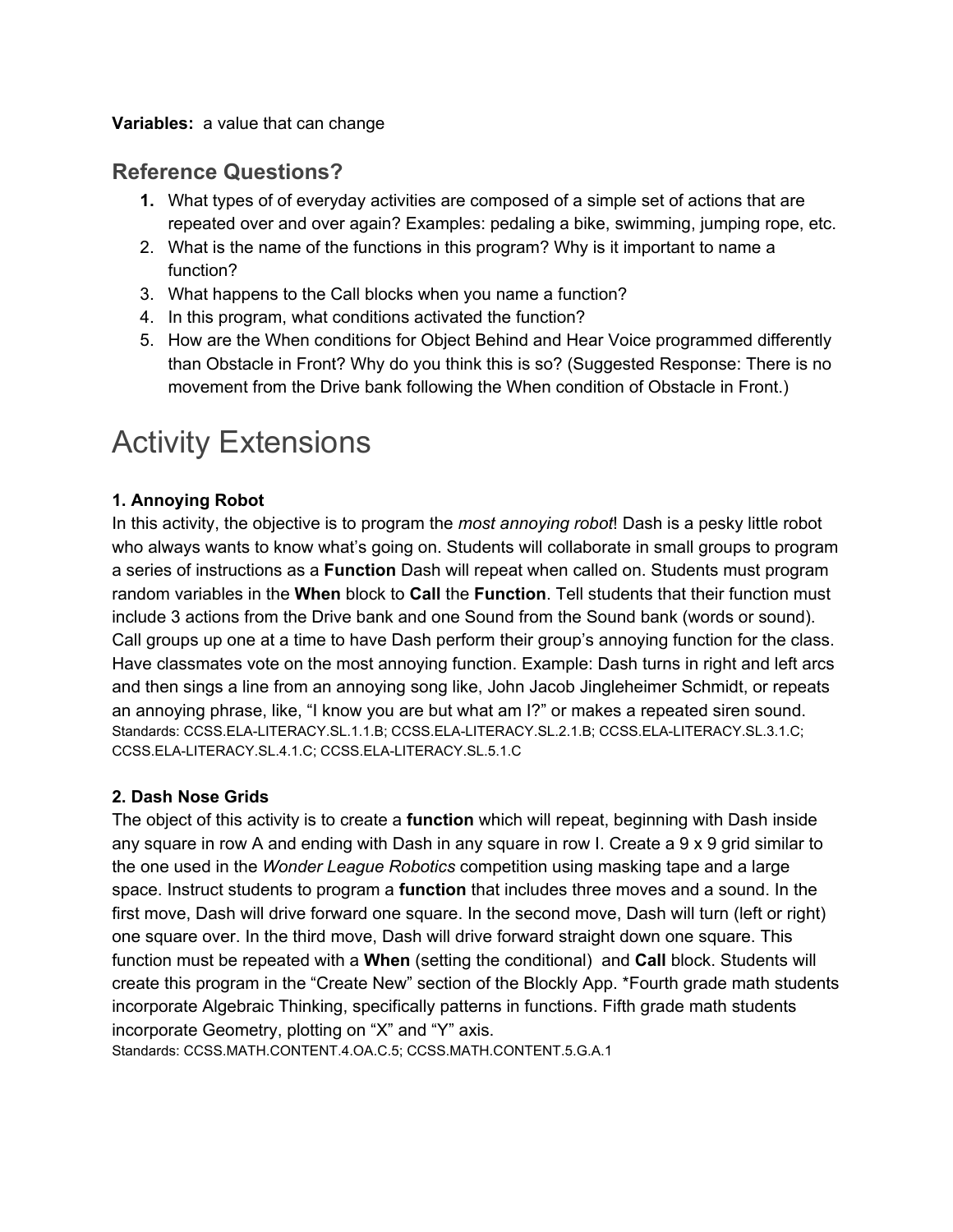

#### **3. Dash Nose Patterns**

In this activity, students will create hands-on **Functions** with patterns and stamps as an analogy, which will allow students to connect the word "function" with a concrete, visual meaning. First, ask students to choose 3 shapes, e.g., circle, square, triangle. Then have students create a pattern by hand, drawing their selected three shapes over and over again, at least 10 times. Now ask students to think of a shorter way to repeat the pattern. Using a concrete model of a function, students will construct a pattern stamp made from foam board and fun foam. These materials can be affordably purchased at the Dollar Tree. Have students cut out their 3 shapes from fun foam and adhere them in the proper pattern sequence to a rectangular shaped cutout of foam board. Using an inkpad, have your students stamp out the same pattern 10 times. Discuss how and when **functions** are helpful in programming. How is this stamp similar to a function? How is it different? This video shows how to create stamps. <https://www.youtube.com/watch?v=WhXTYMUWzaI>

Standards: CCSS.MATH.CONTENT.3.OA.D.9; CCSS.MATH.CONTENT.4.OA.C.5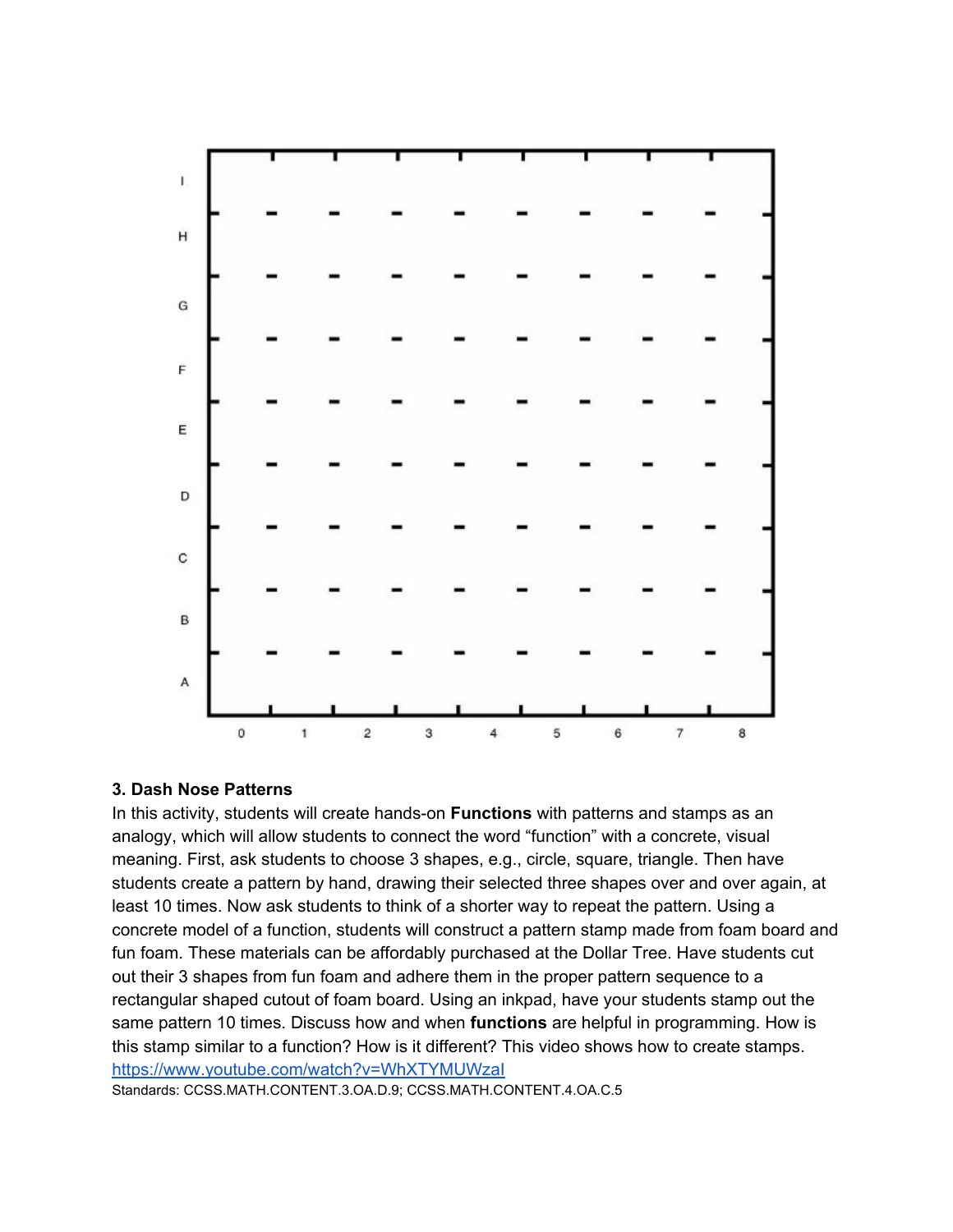#### **4. Dash Nose Squares!**

In this challenge, Dash will learn how to draw a square. Working together in small groups of 3 or 4, students will draft a series of step-by-step instructions to teach Dash how to draw a square, using the proper angles, lines and measurement in cm. Students will then translate these instructions into a programmable **Function** that Dash can follow over and over again incorporating **When** (programming a conditional) and **Call** blocks in "Create New" section of the Blockly App. Remind students to name their square-drawing function. In order for Dash to draw a square, students will need to create a contraption that enables Dash to hold a marker in an upright position making direct contact with the drawing paper or they may create a drawing apparatus for Dash using Legos, rubber bands and building brick extensions, as in this model. <https://www.makewonder.com/play/ideas/23>

Standards: CCSS.ELA-LITERACY.L.2.3; CCSS.ELA-LITERACY.L.3.3; CCSS.ELA-LITERACY.L.4.3; CCSS.ELA-LITERACY.L.5.3

## Educational Standards

### **CC Mathematical Practices:**

1, 2, 4, 5, 6, 7, 8

**CC Language Arts Standards** [SL.1.1.C, SL.2.1.C](http://www.corestandards.org/ELA-Literacy/SL/2/1/c/) [SL.1.3](http://www.corestandards.org/ELA-Literacy/SL/1/3/), SL.2.3 SL.3.1, SL.3.3, L.3.6, SL.4.1, L.4.6, SL.5.1, L.5.6

#### **CSTA K-12 Computer Science Standards**

- CT.L1:3-03. Understand how to arrange information into useful order
- CT.L1:6-01. Understand and use the basic steps in algorithmic problem-solving.
- CT.L1:6-02. Develop a simple understanding of an algorithm
- CPP.L1.3-04. Construct a set of statements to be acted out to accomplish a simple task.
- CPP.L1:6-05. Construct a program as a set of step-by-step instructions to be acted out.
- CT.L2-03. Define an algorithm as a sequence of instructions that can be processed by a computer.
- CT.L2-06. Describe and analyze a sequence of instructions being followed.

#### **Next Generation Science Standards NGSS**

● 3-5-ETS1-2. Generate and compare multiple possible solutions to a problem based on how well each is likely to meet the criteria and constraints of the problem.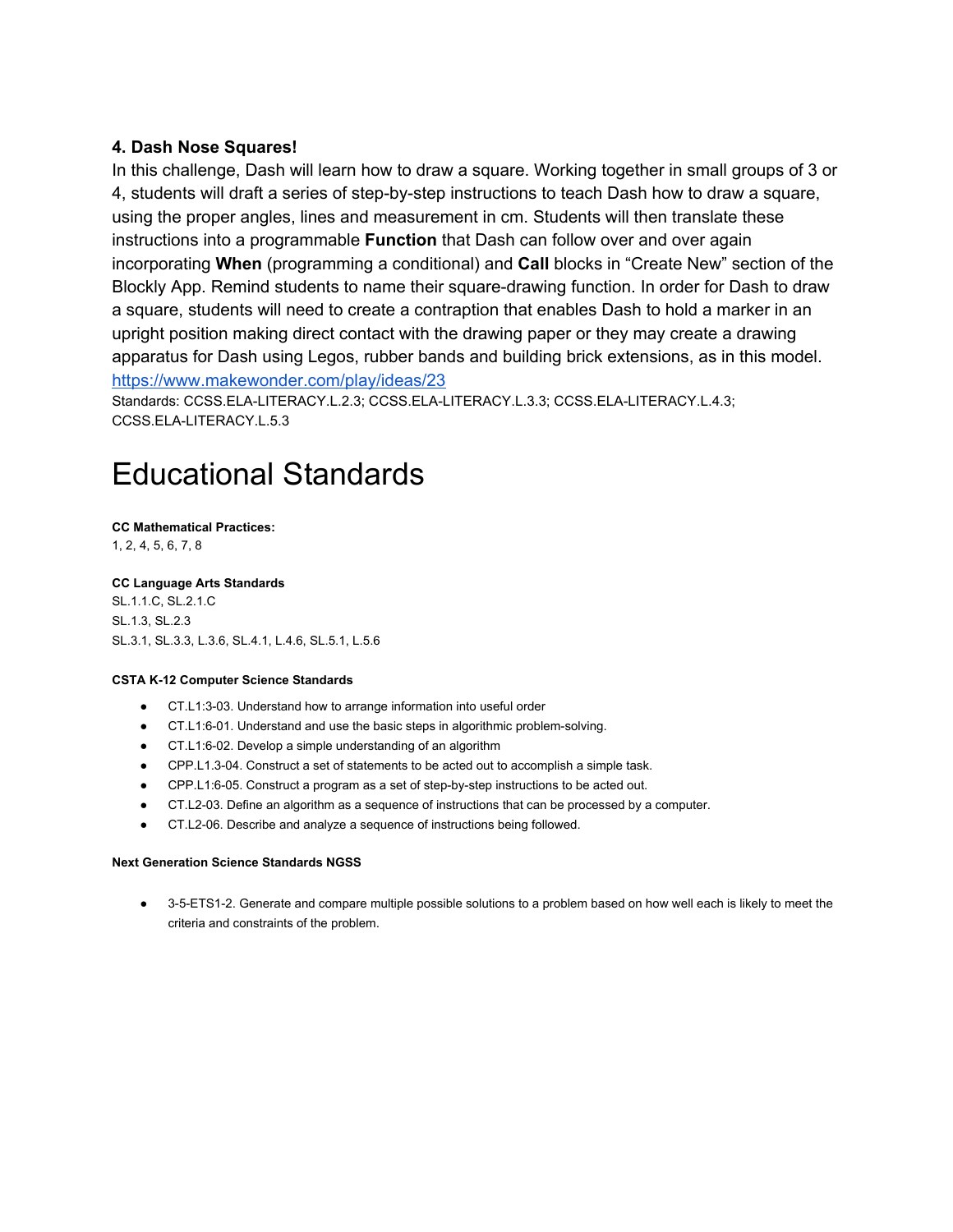## **Solutions**

#### **Challenge 1**

**Connect the blocks** so that when Dash sees an Obstacle in Front, Dash will wink and then make a **custom sound**. Record your own voice and make Dash say something nosy like, **Whatcha' doing**? or **What are you talking about?**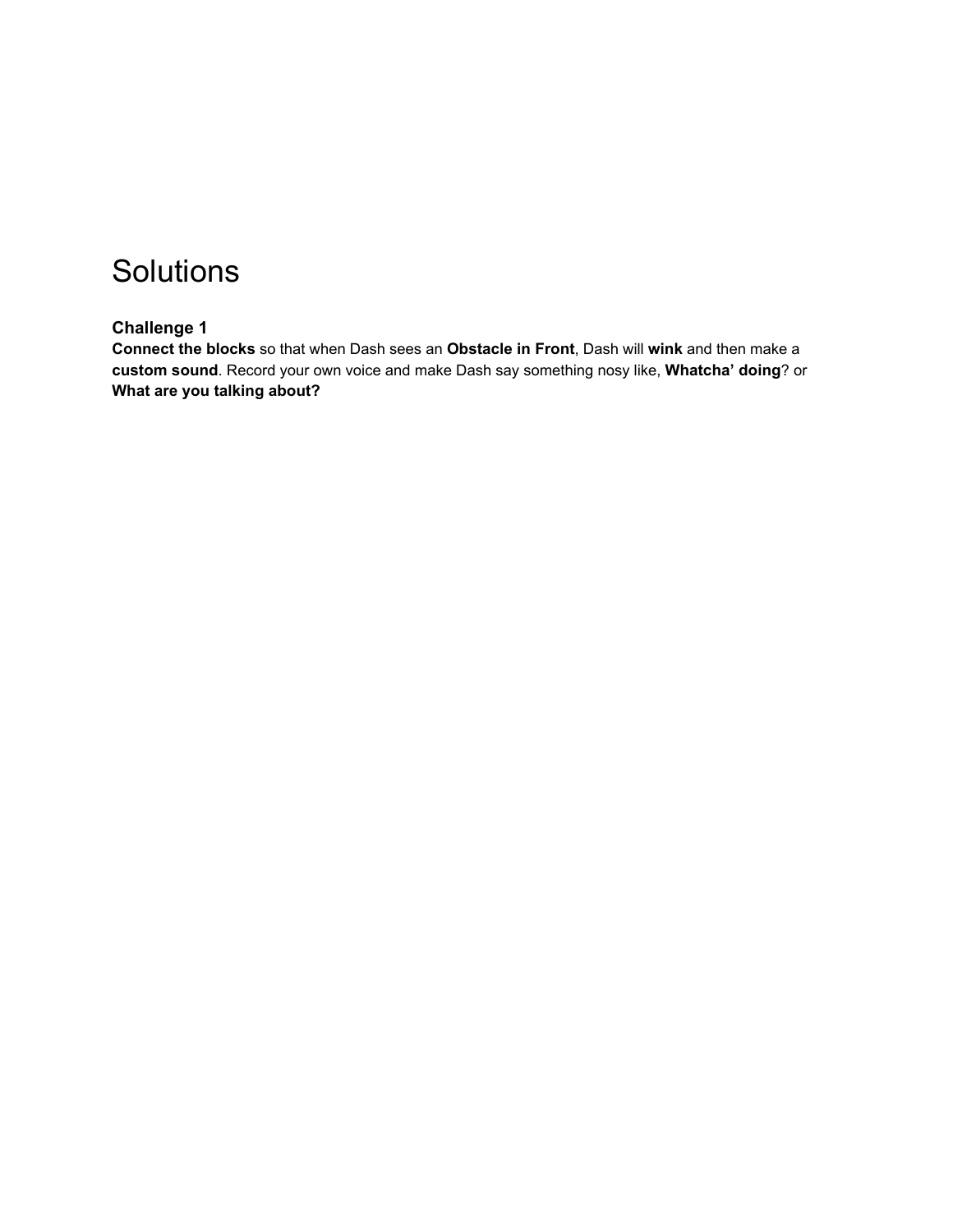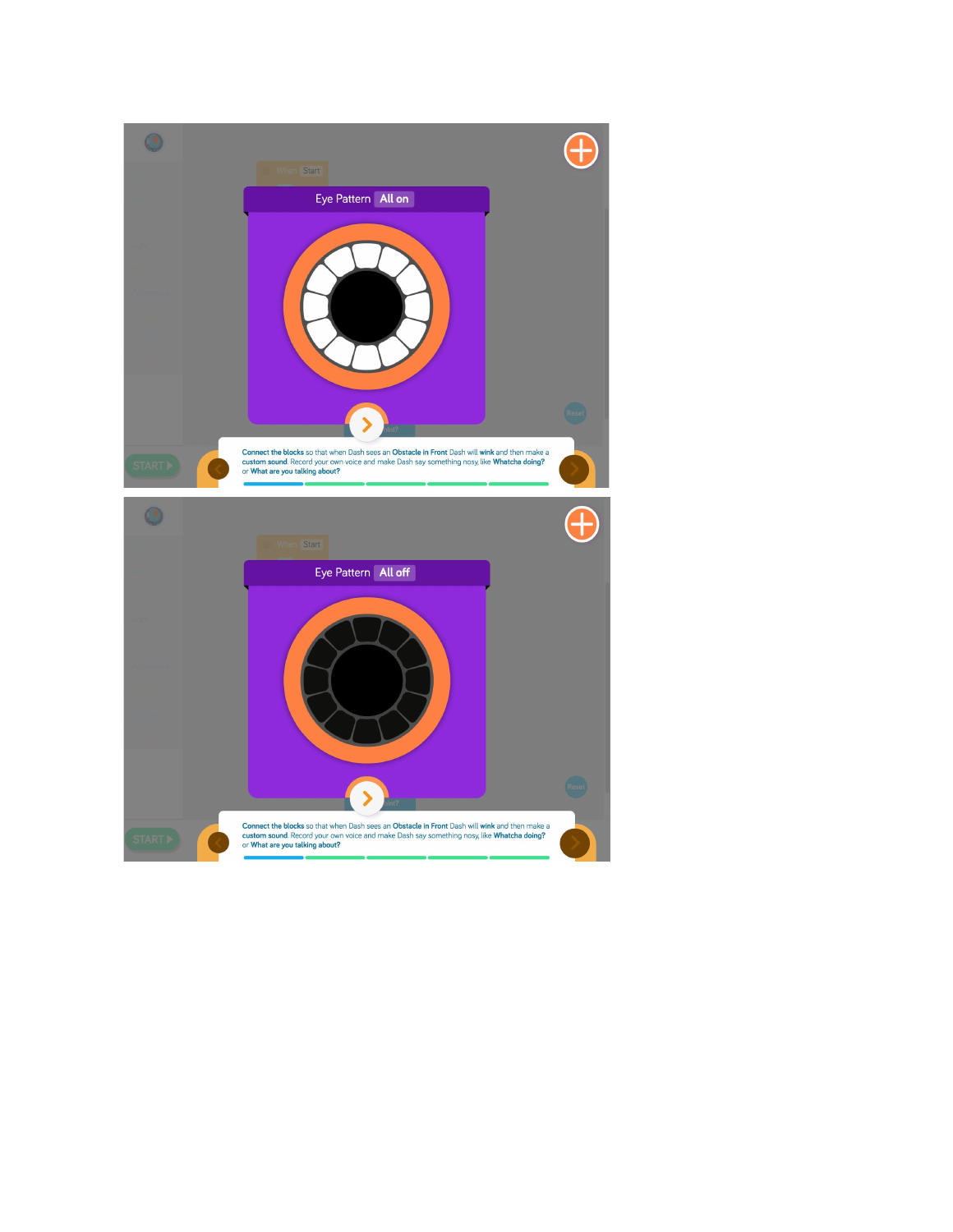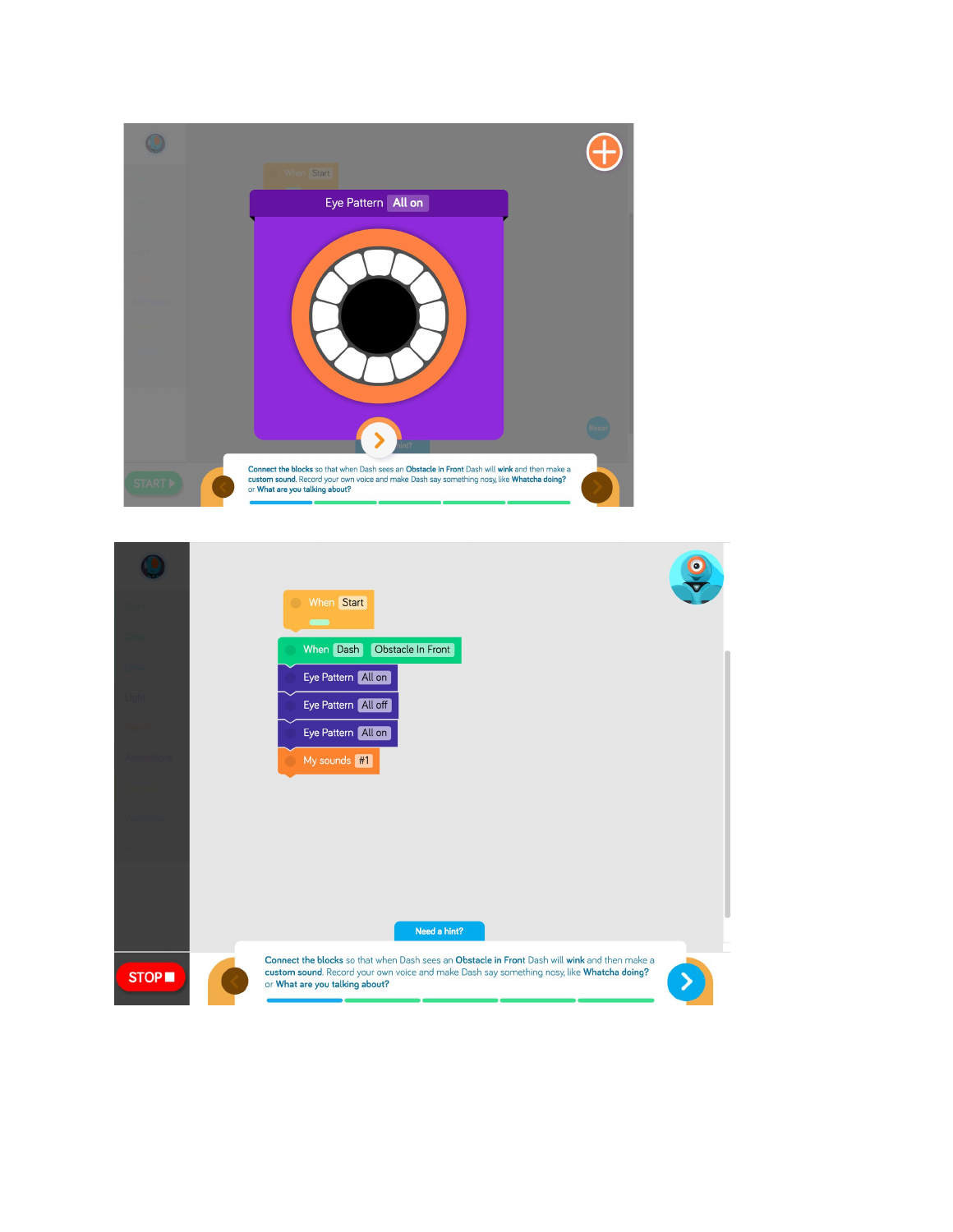#### **Challenge 2**

Now let's turn the wink and nosy lie into a **function**. Drag the **Eye Pattern** and **My Sounds** blocks into the **Function Nosy** loop. The put the **Call Nosy** block where the other blocks use to be, under **When Dash Obstacle in Front.**

|            | When Start<br>$\blacksquare$                |
|------------|---------------------------------------------|
| Start      |                                             |
| Drive      | When Dash<br>Obstacle In Front<br>Call Nosy |
| Look       |                                             |
| Light      |                                             |
| Sound      | <b>Function</b> Nosy                        |
| Animations | Eye Pattern All on                          |
| Cortinal   | Eye Pattern All off                         |
| Variables  | Eye Pattern All on                          |
| Accessory  | My sounds #1                                |
|            |                                             |

#### **Challenge 3**

We want Dash to perform the same **Nosy Function** Dash **looks toward voice**. Drag a new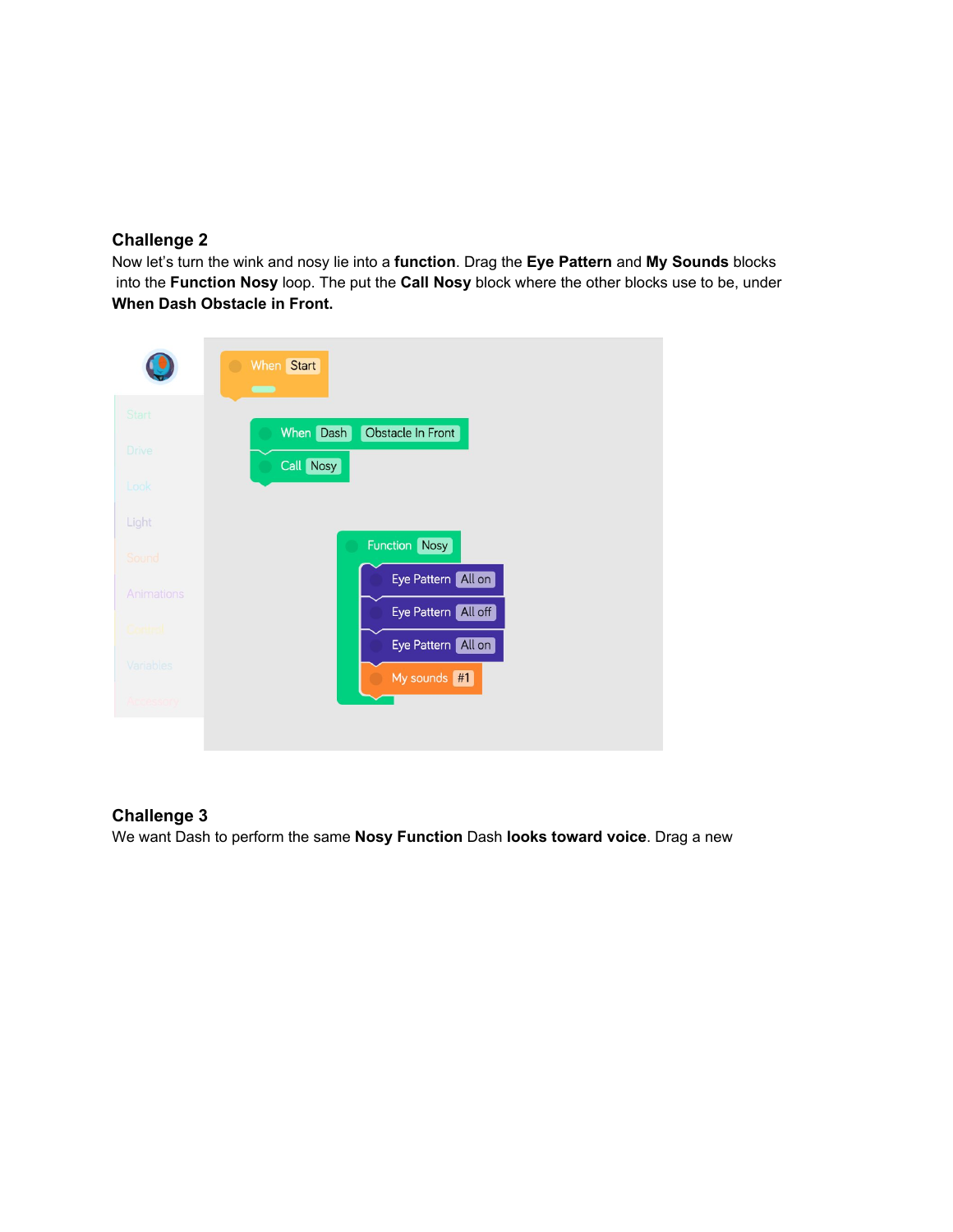

#### **Challenge 4**

We've added a new **When** stack for when Dash detects an **Obstacle Behind**. Call the **Nosy function** at the bottom of this new stack.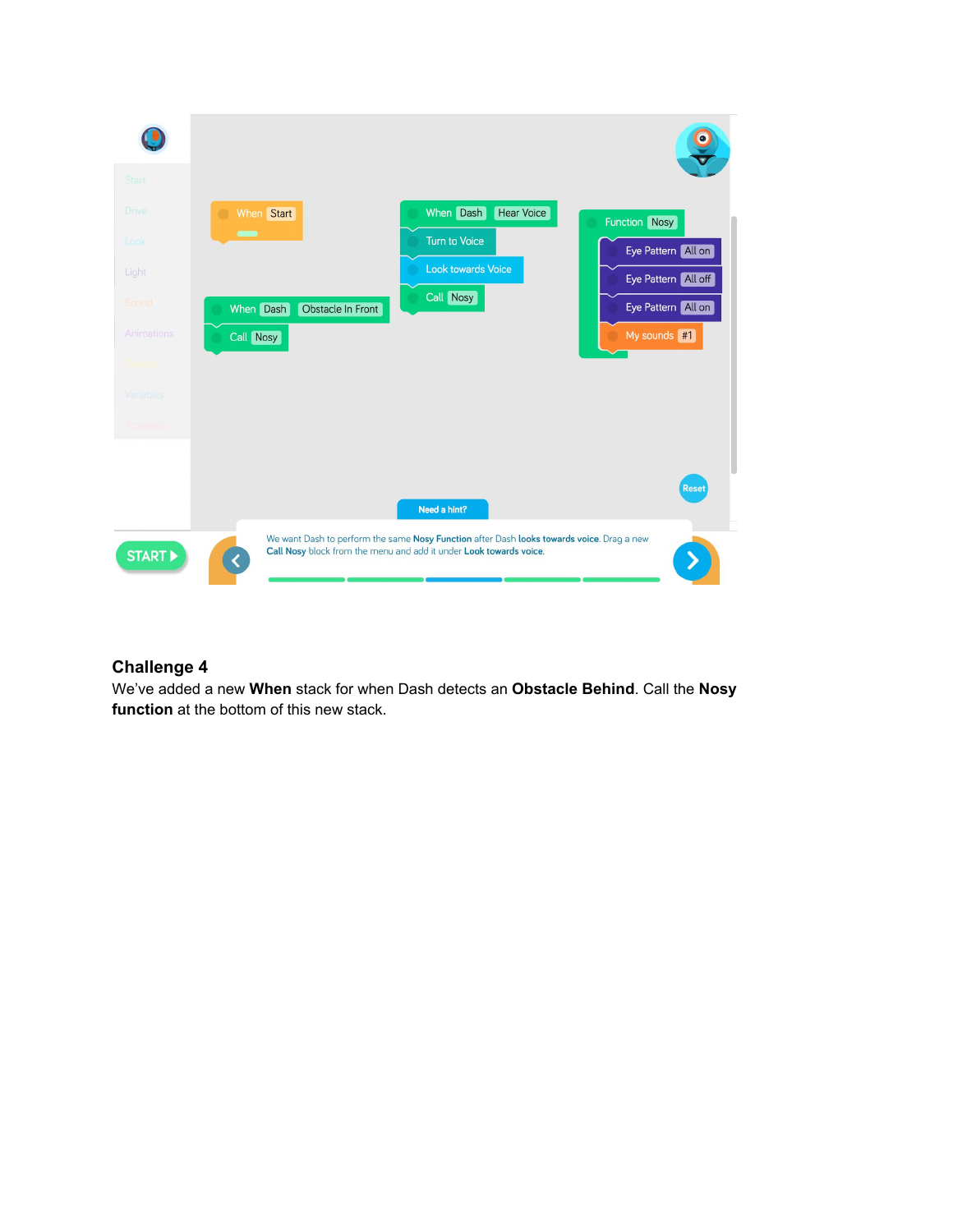

#### **Challenge 5**

You can name functions whatever you want. Tap the **Function Nosy** block and choose another name for it. You can call it anything you want. Notice that the **Call** blocks change the name automatically to match.